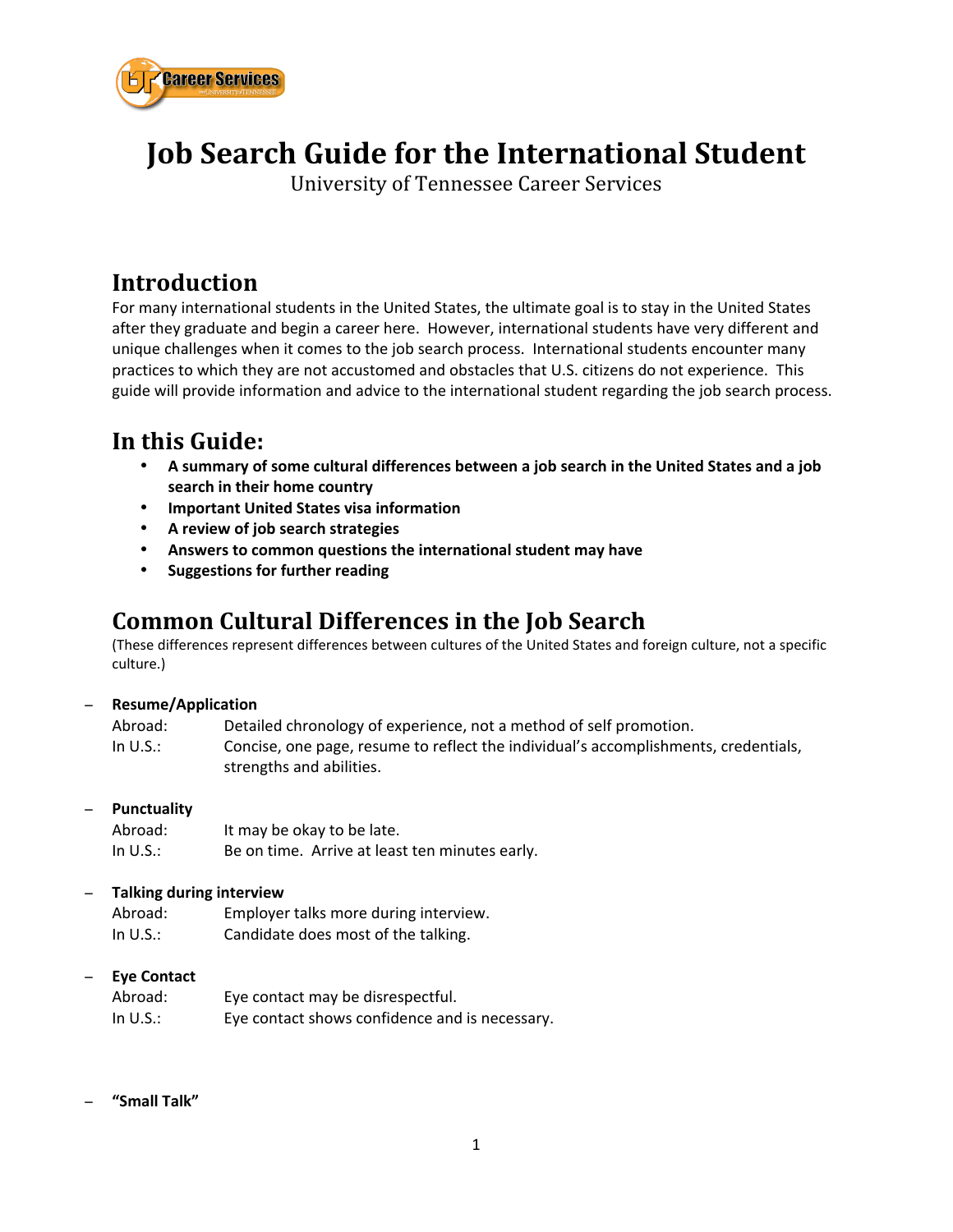

| Abroad:    | Often very extensive to showcase personality and character.                      |
|------------|----------------------------------------------------------------------------------|
| In $U.S.:$ | Brief at beginning of interview, followed by direct, formal interview questions. |

#### − **Self
Promotion**

| Abroad:    | Citing accomplishments may be seen as arrogant or individualistic.       |
|------------|--------------------------------------------------------------------------|
| In $U.S.:$ | Assertive, open discussion of accomplishments is expected and important. |

#### Asking questions to the interviewer

| Abroad:    | May be rude, intrusive, or aggressive.   |
|------------|------------------------------------------|
| In $U.S.:$ | Expected, shows enthusiasm and interest. |

#### Displaying knowledge of the company

| Abroad:  | May show too much initiative; questioning may show disloyalty.                |
|----------|-------------------------------------------------------------------------------|
| In U.S.: | Demonstrating knowledge of the organization is expected and shows initiative. |

#### − **Personality
related
discussion**

- Abroad: Discussion
of
hobbies,
likes
and
dislikes
may
be
seen
as
distractions
from
work
and
job performance.

Questions
about
personality
(leadership
or
problem
solving
style)
may
be considered
irrelevant.
- In U.S.: Discussion of personal hobbies and interests are admissible but not crucial. Discussion of
leadership
and
problem
solving
traits
are
necessary.

#### − **Career
Awareness**

- Abroad: Questions about one's role in the organization may be considered disloyal. Discussion of
long‐term
career
goals
may
be
negative.
- In U.S.: Questions about role are welcomed. Discussion of long-term plans shows goal-oriented personality.

#### Responsibility in finding employment

| Abroad:    | Possibility for job search taking place with little or no proactive action on part of |
|------------|---------------------------------------------------------------------------------------|
|            | individual.                                                                           |
| In $U.S.:$ | Job search solely individual responsibility. Use whatever means available.            |

#### Informality in Interviewing

- Abroad: Politeness
and
formality
are
necessary.

Handshaking
and
casual
speech
may
not
be permissible.
- In U.S.: Politeness is necessary, but some joking and informality is acceptable. Firm handshake necessary.

Casual,
friendly
speech
is
permitted.

#### − **Follow‐up**

| Abroad:  | Questioning one's application status may be rude.                                    |
|----------|--------------------------------------------------------------------------------------|
| In U.S.: | Telephone inquiry on application's status is acceptable. A written thank-you note is |
|          | highly recommended and often expected.                                               |

## **Visa
Information**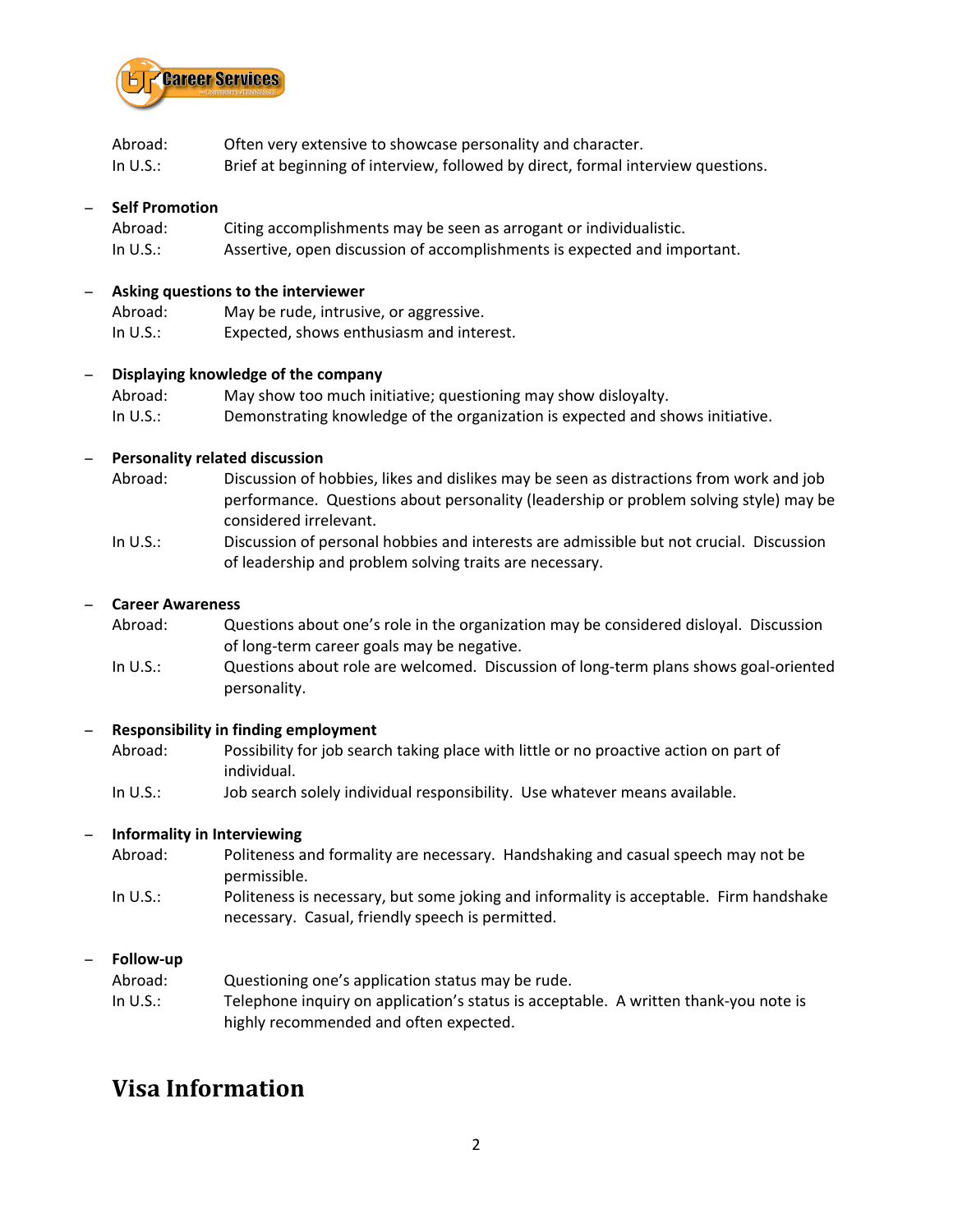

- **F-1** The F-1 classification is for those foreign students who have applied for and have obtained a U.S. student visa. This visa is required for any foreign citizen wishing to attend school within the United States. The student must have a valid educational purpose for coming to the United States and must be a full time student. This student visa can be applied for and issued at a U.S. Embassy or Consulate in the student's home country. This visa is valid as long as the student is enrolled
in
school
and
holds
student
status.
- Optional Practical Training (OPT) OPT is temporary employment authorization that gives F-1 students an opportunity to apply knowledge gained in the classroom to a practical work experience off campus. You may use some or all of the available twelve months of practical training during your course of study or save the full twelve months to use after you complete your
studies.
- Curricular Practical Training (CPT) CPT is an employment option available to F-1 students where the practical training employment is considered to be an integral part of the curriculum or
academic
program. This
employment
may
be
an
internship,
cooperative
education
job, practicum, or any other work experience that is either required for a degree or for which academic
credit
is
awarded.
- **H-1B** H-1B is an immigration classification that is used to hire a foreign national professional. In order to qualify for the H-1B visa status, the student must first have a job offer with an employer and have an employer willing to file an H-1B petition on their behalf. H-1B visa status is reserved for specialty occupations requiring at least a bachelor's degree. The H-1B visa holder can stay in increments of up to three years, with a total stay limited to six years.

For more in-depth information on visas be sure to visit the U.S. Citizenship and Immigration Services' website (http://www.uscis.gov) or the U.S. Immigration and Customs Enforcement's website (**http://www.ice.gov**).

For visa and CPT help visit the International Student Services office, located at 1620 Melrose Avenue. Website:

http://web.utk.edu/~globe/students/index.php Email:

international@utk.edu Phone:

865‐974‐3177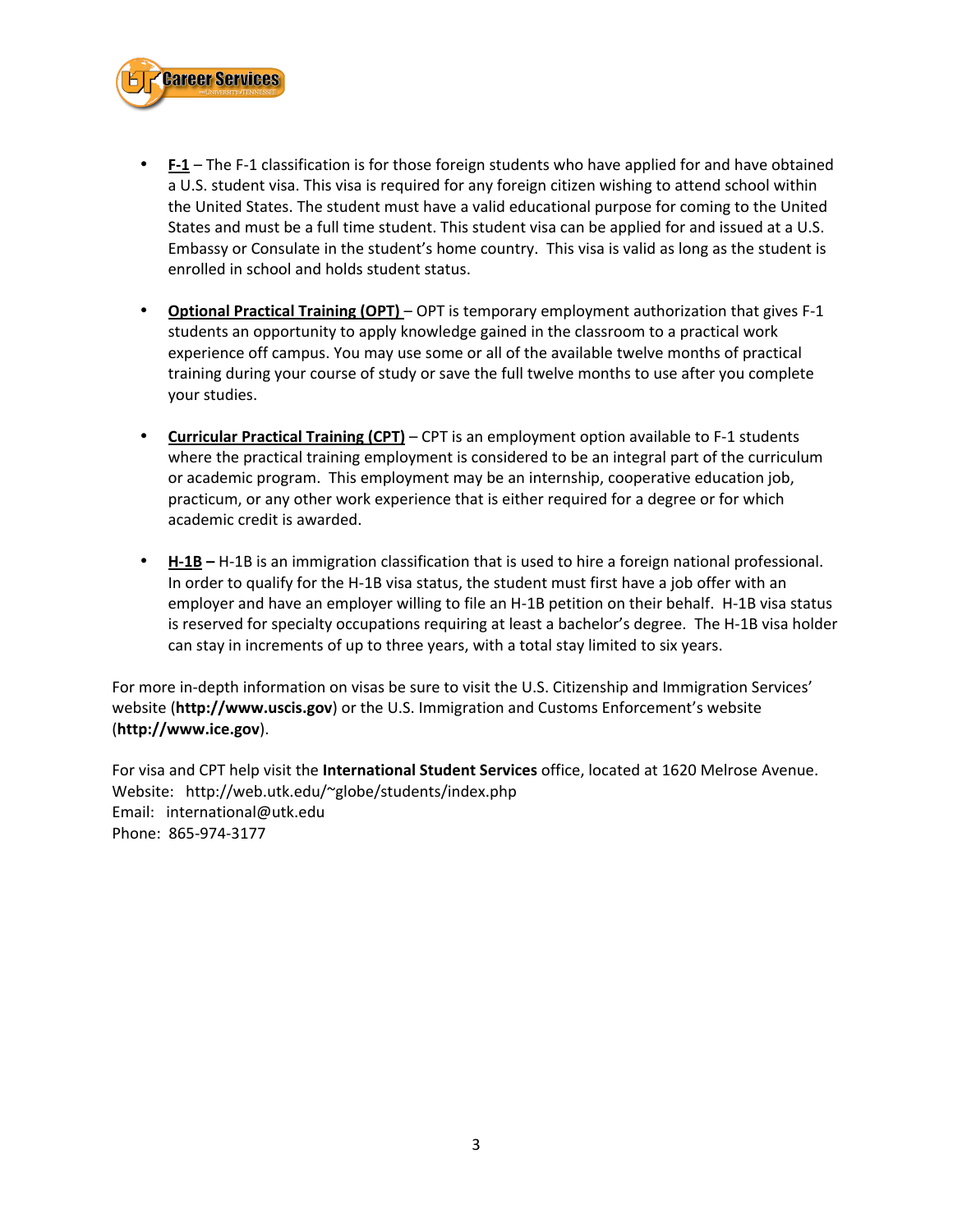

## **Planning
the
Successful
Job
Search**

Before you begin there are a few important things to keep in mind about job searching:

- Job searching is hard work be persistent
- Set goals for yourself; setting small milestones will make it easier to motivate yourself
- Job searching takes time on average three months for college graduates
- It
is
very
competitive
- You do not get matched to an after-graduation job
- Research to find opportunities few will "come to you"

### **Know
Yourself**

Know what you are looking for in a job. Think about and prioritize your personal and career goals. The following
are
some
questions
to
consider:

- What am I passionate about?
- If I could do anything, what would it be?
- What
career
fields
and
positions
interest
me?
- Geographically, where would I like to be located?
	- o When
	targeting
	a
	specific
	geographic
	area,
	research
	the
	area's
	economy,
	the
	lifestyle
	of the
	community,
	climate,
	cost
	of
	living,
	and
	job
	opportunities
	in
	your
	chosen
	career
	field. You can find this type of information through the area's newspapers, the local Chamber of
	Commerce
	or
	community
	web
	pages.
- What skills do I enjoy using?
- What are my workplace values?

Career Services has several tools that can help you with the self-assessment step. These tools can help you understand how your personality, interests, values and skills relate to career options. Call us at 865-974‐5435
to
learn
more.

### **Gather
Information**

Researching industries and identifying types of jobs that are of interest to you is an important next step in
your
search.
Here
are
a
few
ways
to
learn
about
different
jobs
that
hire
international
students.

#### **Job
Search
Web
Sites**

The web is a great place to look for the types of jobs that companies offer. Reading a job description is a great way to explore your interest and see how your skills might line up with the job positions.

Check out Hire-A-Vol, UT's online job database. It is an excellent resource to search for entry-level jobs and internships, but is also helpful for learning about different types of positions.

#### **The
Career
Resource
Center**

In the Career Resource Center, you'll find many books and other job-searching resources that can help with the information gathering step.

### **Prepare
for
the
Job
Search**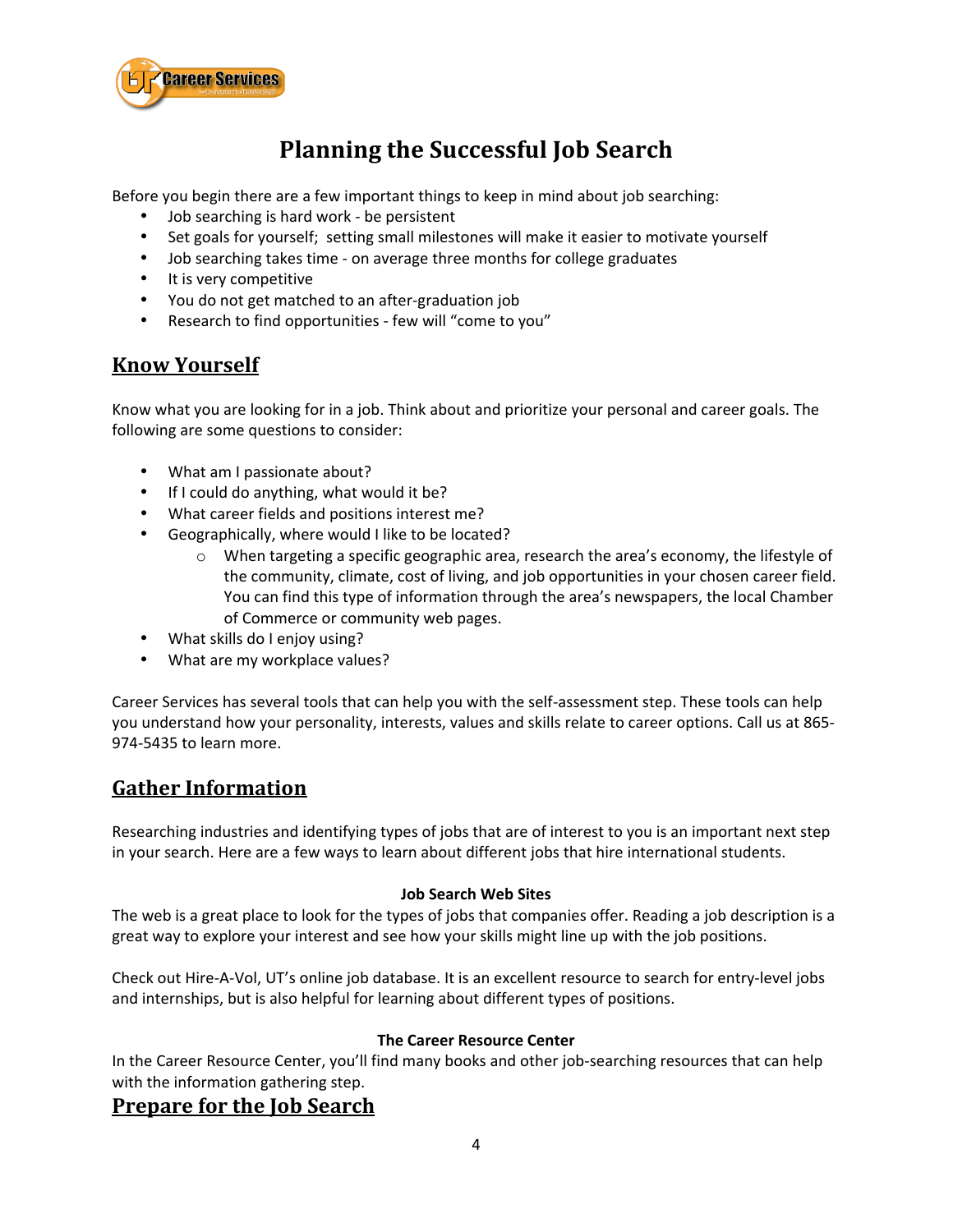

#### **Resume
&
Cover
Letters**

Your resume is your major job search tool and should always be kept up to date. Consider developing one
"default"
resume
that
can
then
be
tailored
to
each
job
or
industry
for
which
you
apply.
For additional information on high-impact resumes and appropriate formats, please review Career Services' Resume Guide and Action Verb List. Once you have completed your resume consider bringing it in for a **critique
at
Career
Services. We
have
a
variety
of
options
including
overnight
critiques,
15
minute
walk‐** in critiques, or an appointment with a Career Consultant. Any option may be chosen based upon the **level
of
personal
service
you
require.** 

Resume
Tip:

Consider giving extra context when describing your experiences in your home country. Qualify your experience
with
facts
and
comparisons.

For
example:

‐
One
of
the *top
five*universities
in
India.

‐A *\$10
million*marketing
firm.

‐The *second
largest*manufacturer
in
Europe.

#### **Interview
Skills**

Prepare for interviews before they start. You need to prepare responses to typical questions, including "Tell
me
about
yourself."
Think
about
how
you
are
going
to
talk
about
your
skills
and
experiences
to demonstrate
your
fit
for
each
position.

For practice, schedule a Video Practice Interview with a Career Services staff member to get individual feedback about your interviewing skills. You can also read more about interviewing and see examples of common interview questions in our How to Ace Your Job Interview handout and the many interviewing books we have in the Career Resource Center. Don't forget to attend one of our interviewing
workshops!

### **Job
Search**

The most commonly used job search method is to find and apply for positions posted online or in printed advertisements. Unfortunately, this is not the most effective method. According to a study quoted
in
the
Harvard
Business
Review,
nearly
80%
of
the
openings
available
at
any
one
time
are
never advertised.
This
hidden
job
market
consists
of
jobs
resulting
from
recent
retirements,
firings,
company expansions, and anticipated future openings. These positions are usually filled by people using direct contact
methods.
Most
jobs
are
found
through
personal
contacts
or
direct
contacts
with
employers. The
following
are
some
helpful
job
search
techniques:

#### **Networking**

#### What is "Networking"?

Networking is the process of gathering helpful information from personal contacts and actual professionals
in
your
field
of
interest.
Networking
is
a
fantastic
way
to
research
career
paths
of
interest AND later to create job leads. Did you know that research shows networking as the number one way most
people
actually
find
a
job
or
internship?

#### **Why
is
networking
important?**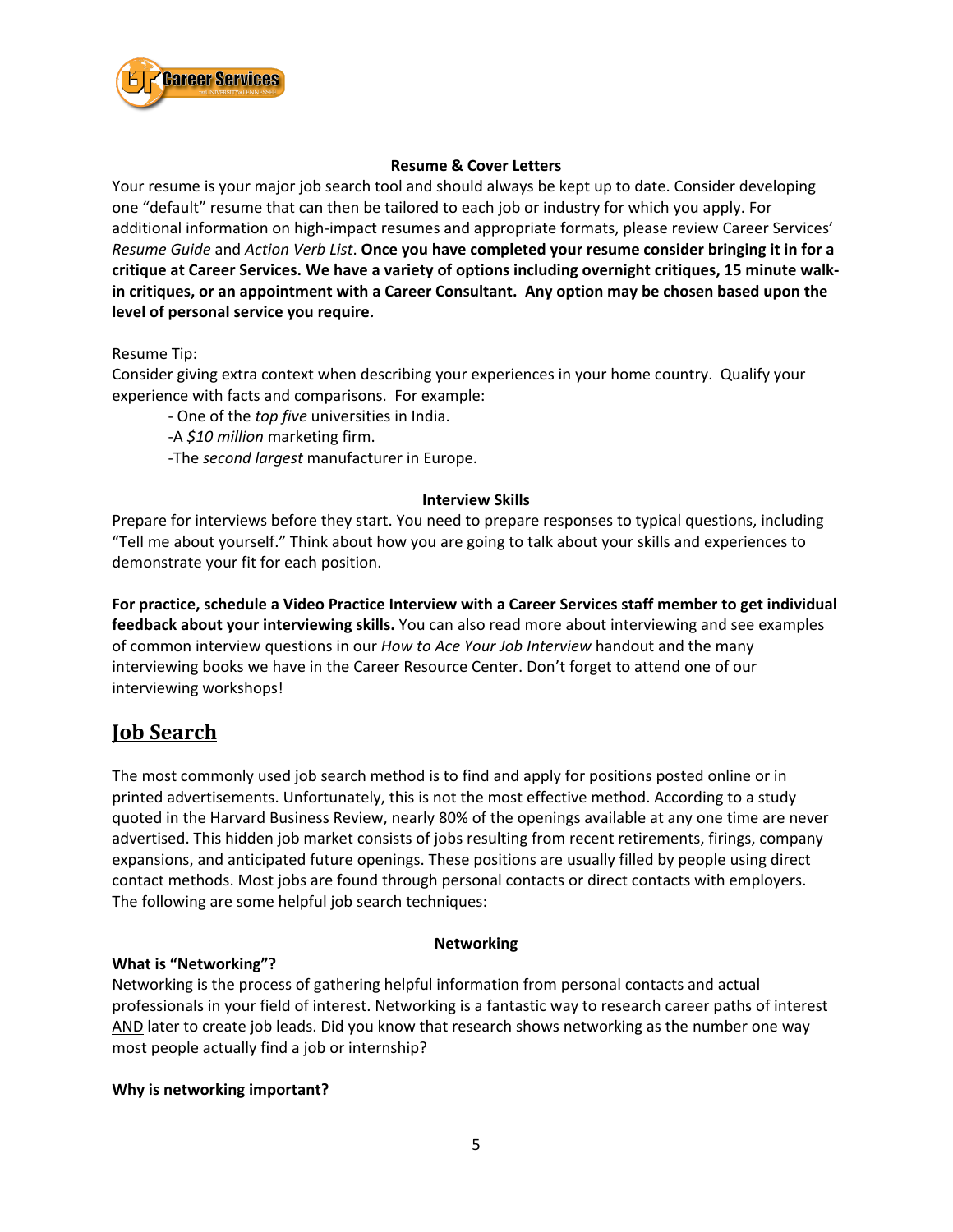

When you apply for a job through the newspaper or even a career Services Hire-A-Vol listing, you are one
of
many
candidates—sometimes
you
are
one
of
several
hundred
people
applying
for
a
position. When you hear about a job opening through a contact, i.e. a member of your network, you can often cite that person in your cover letter, thus helping your application to stand out from the crowd. In some cases, your contact will even make a call on your behalf and encourage a potential employer to give you more substantial consideration...OR they may even be that potential employer! In either of these scenarios, you will be more distinctive than many other candidates because of your network. Without that contact person, you might have not been considered, as your resume would blend in with several hundred
others.

In addition, studies show that only 20% of jobs are actually posted—leaving 80% to be discovered or developed. Therefore, hearing about a position through your network may allow you to get a head start because you may be able to get your application in before the job is even posted. In other cases, a person who is part of your network and is impressed with you may be in a position to create a new job within her or his organization and may tailor it to fit not only the organization's needs, but also your strengths.

#### When should I begin and when does it end?

You can begin networking as you begin exploring career options. You can meet people while doing informational interviews to research a field that has captured your attention. You will definitely want to network
once
you
have
decided
on
a
career
path
and
begin
looking
for
jobs
or
internships.
You
must maintain your network, even after you have secured a job. You could lose your job or decide to leave at any point, and you will be in a much better position if you have kept in contact with the members of your network than if you need to track down and re-connect with those who helped you in the past. In addition, you should continue to add new contacts to your network throughout your career.

#### **Is
networking
more
relevant
in
some
fields
than
others?**

Networking is important in all career fields and at all professional levels. Some of your networking experiences
may
differ,
depending
on
the
culture
of
your
profession
and/or
the
culture
of
the organization
in
which
you
work.

#### **Getting
Started**

Decide the purpose of contacting your network. What is to be gained from meeting with these networking
contacts?

- Gathering information about jobs and careers of interest to you
- Advice on how to conduct your job search
- Getting
leads
on
potential
employment
opportunities

#### **Consider
and
list
your
existing
and
potential
network**

- Family,
friends,
and
neighbors
- Fellow
International
students
- Friends and co-workers of your parents or other relatives
- Supervisors
and
acquaintances
from
past
and
present
jobs
and
internships
- School
faculty
and
administrators
- People you have met at on-campus information sessions or job fairs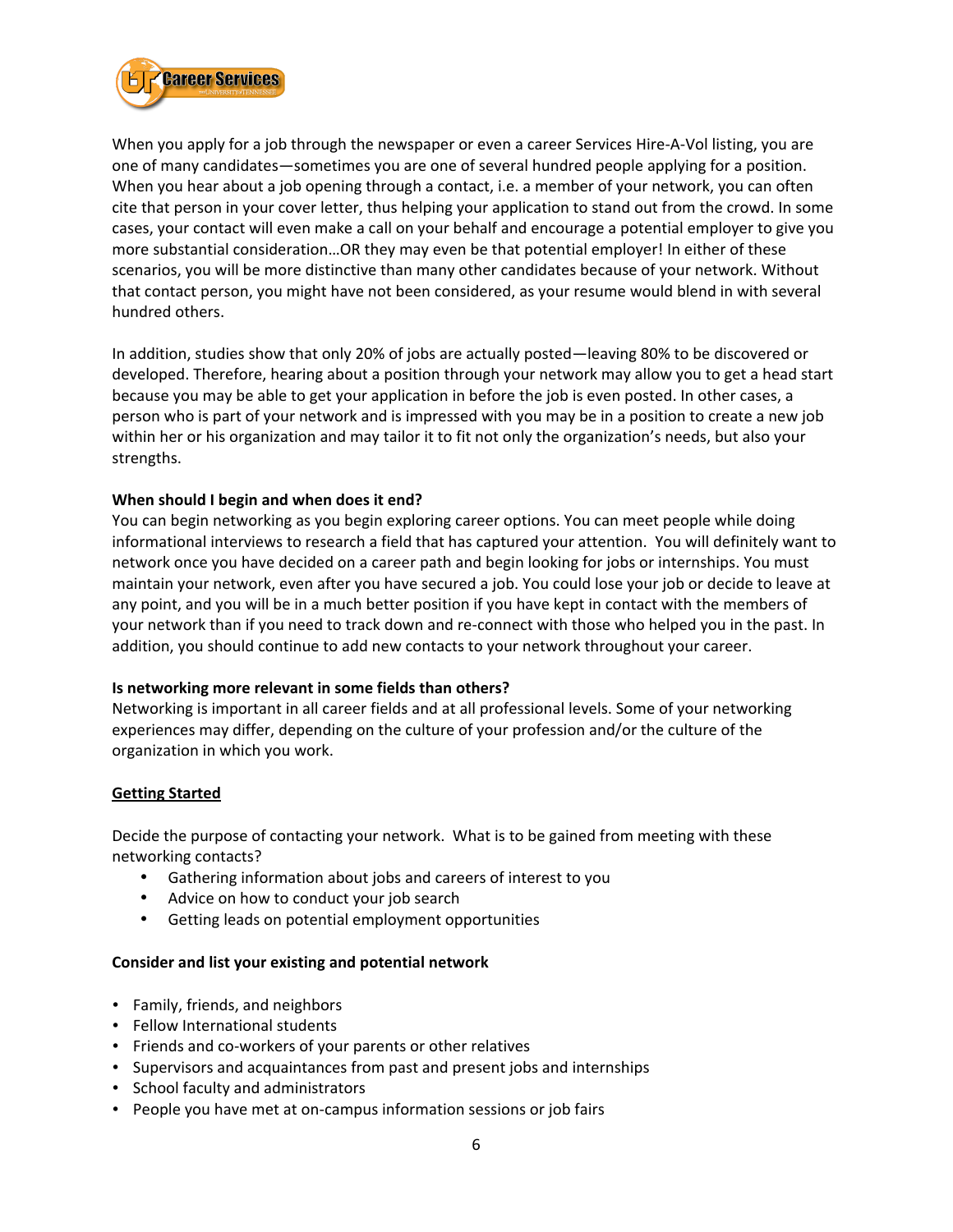

- Members of professional organizations relevant to your field or area of career interest
- Contacts
through
public
service
and
volunteer
work
- Other professionals including doctors, dentists, accountants, lawyers, bankers, and insurance agents
- Alumni,
especially
recent
graduates
- Social Networking sites; i.e. LinkedIn and Facebook. Be aware of appropriate internet behavior and safety!

#### **Your
Personal
Commercial**

You want to be able to quickly and concisely communicate to the networking contact your purpose (which is to set up an informational interview or to develop specific job leads). You will need a brief selfintroduction, known as a "sound bite" or "commercial," that tells about your background, experience, and what direction you are headed. Think about your education, interests, skills, values, and the types of industries, locations, and jobs that interest you. It is a good idea to write out this introduction and practice
it
before
calling
a
contact.

How
to
use
a *sound
bite:*

- $\circ$  Introduce yourself by name and university, what your major is, and purpose of networking.
- $\circ$  Example: "Hi, I'm Mary Jones and I'm a psychology major at the University of Tennessee. I'm interested in the field of human resources."

How
to
use
a *commercial:*

○ Example: "I became interested in the human resources field last summer when I interned at XYZ Company and got to know the Human Resource Director there. I found her job very interesting. She worked in all aspects of employee relations and hiring. When I returned to school this fall, I decided to add a business class and also joined the Human Resource Management Association. I hope to obtain an internship in human resources next summer."

#### **On
Campus
Recruiting**

On-Campus Recruiting is our way of bringing employers and students together to fulfill a mutual employment
need.

- On-campus interviews allow you to meet face-to-face with visiting employers about specific job opportunities. Employers usually accept resumes and cover letters in advance via Hire-A-Vol.
- Resume referrals are for employers who request resumes from interested students and forward them
directly
to
the
hiring
manager.
- Information sessions provide students with the opportunity to meet an employer, learn about the organization,
and
ask
questions
in
a
group
setting.
- Look at Hire-a-Vol for specific jobs requirements.

Pros:

- Does not require a lot of effort for the job seeker
- Opens
up
opportunities
- Employers are sending a clear message that there are job openings

Cons: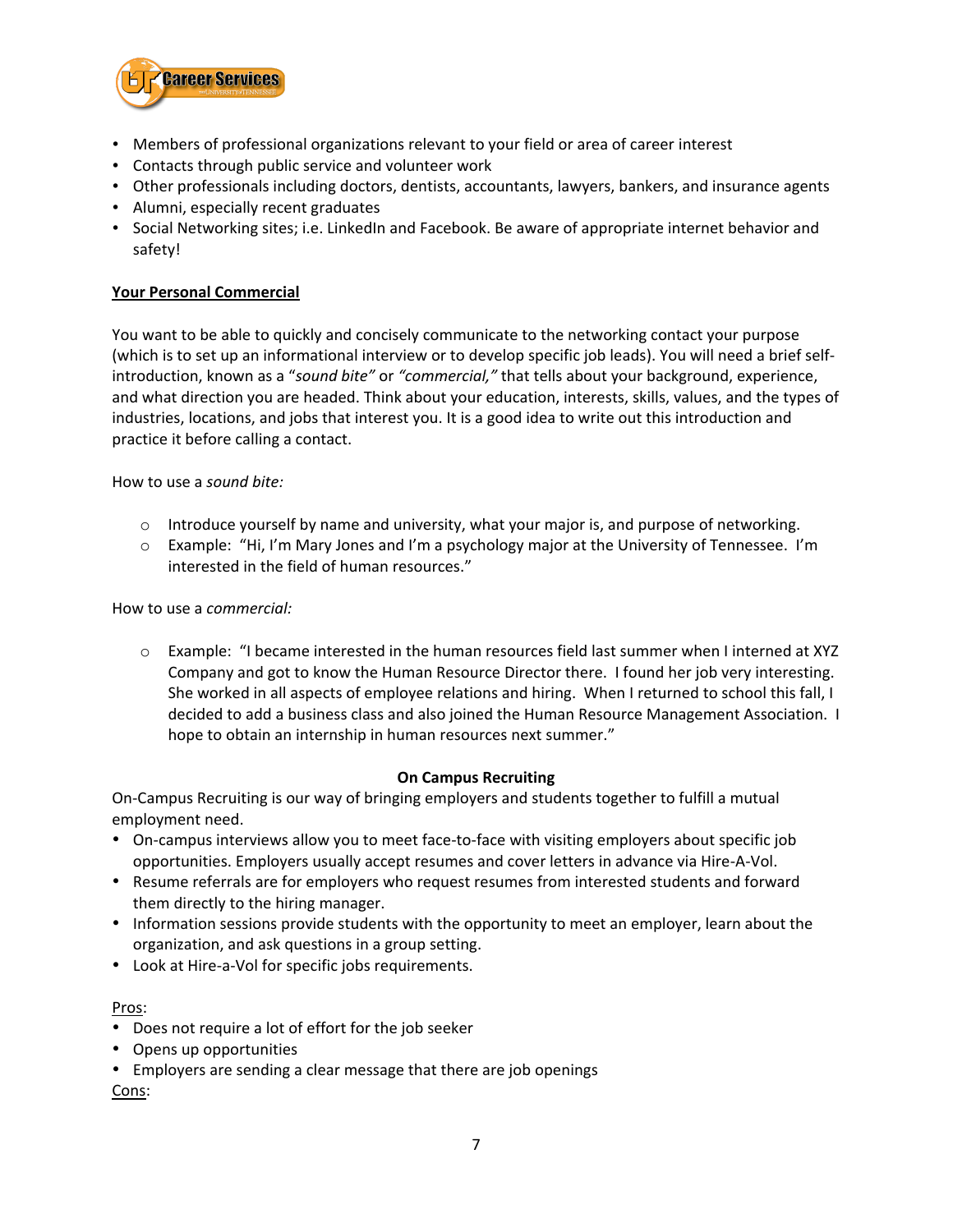

- Selection of companies that come to campus may not interest you
- Should be used with other job hunting techniques
- Employers who come to campus often pre-select those whom they want to interview
- Some employers may not want to hire international students

#### **Hire‐A‐Vol**

Whether you are looking for a summer job, internship, or full-time permanent position, you need to register
and
upload
a
resume
into
our
database
using
the
Hire‐A‐Vol
software
program.

- On our home page, click on **Students**, and then on **Student Login**. If it is your first time, click on Registration Instructions. This will take you through a few instruction screens to assist you in the process.
- Important Note: The program has a Profile section you need to complete before uploading your resume to Career Services. Click on **Profile** and complete the sections of information requested (Personal Information, Academic Information, and Privacy). This information is very important for you to complete accurately. It helps to match you with employment opportunities. Once you have completed
the **Profile**section,
click
on
the **Documents** heading.
- Documents is the section in which you will upload your resume. Follow the instructions on the screen to upload your resume. You may have multiple resumes in the database. You also have the ability to upload cover letters, writing samples, and other items in this **Documents** section.
- Career Services encourages students to have their resume critiqued before uploading it into the database. There are many options available to get your resume critiqued. See the resume section in this
handout
for
more
information.
- On-campus Interview opportunities are waiting at your fingertips when you use our internet-based software Hire-A-Vol. This software enables you to complete all parts of interview scheduling on the web**.**
- Make sure to select the correct option under "Advanced Search" tab in the "Work Authorization" **box.**

For more details on using the Hire-A-Vol software please read the online instructions or meet with a College Consultant at Career Services. There are a variety of ways the software can assist you in your job search. Don't miss out on these opportunities to interview for internships and full time, permanent positions.

#### **Direct
Targeting**

Direct targeting involves identifying the organization or companies where you would like to work and marketing yourself directly to them, regardless of whether the organization has a current job opening listed.

- Perhaps your experience and energy is exactly what the organization needs. This search tactic is often best
coupled
with
informational
interviewing
and
networking.
- Many organizations' websites have a "careers" section featuring job and internship listings.
- Develop a list of organizations you want to target; you can use employer directories, organizational literature, Chamber of Commerce information, and websites to narrow your choices.
- Identify individuals who have hiring authority. You can send a resume first and follow up with a call.
- If mailing or emailing your resume to a company, always address the letter to a specific person, not a title or "to whom it may concern." Customize it as much as possible and follow up with a phone call.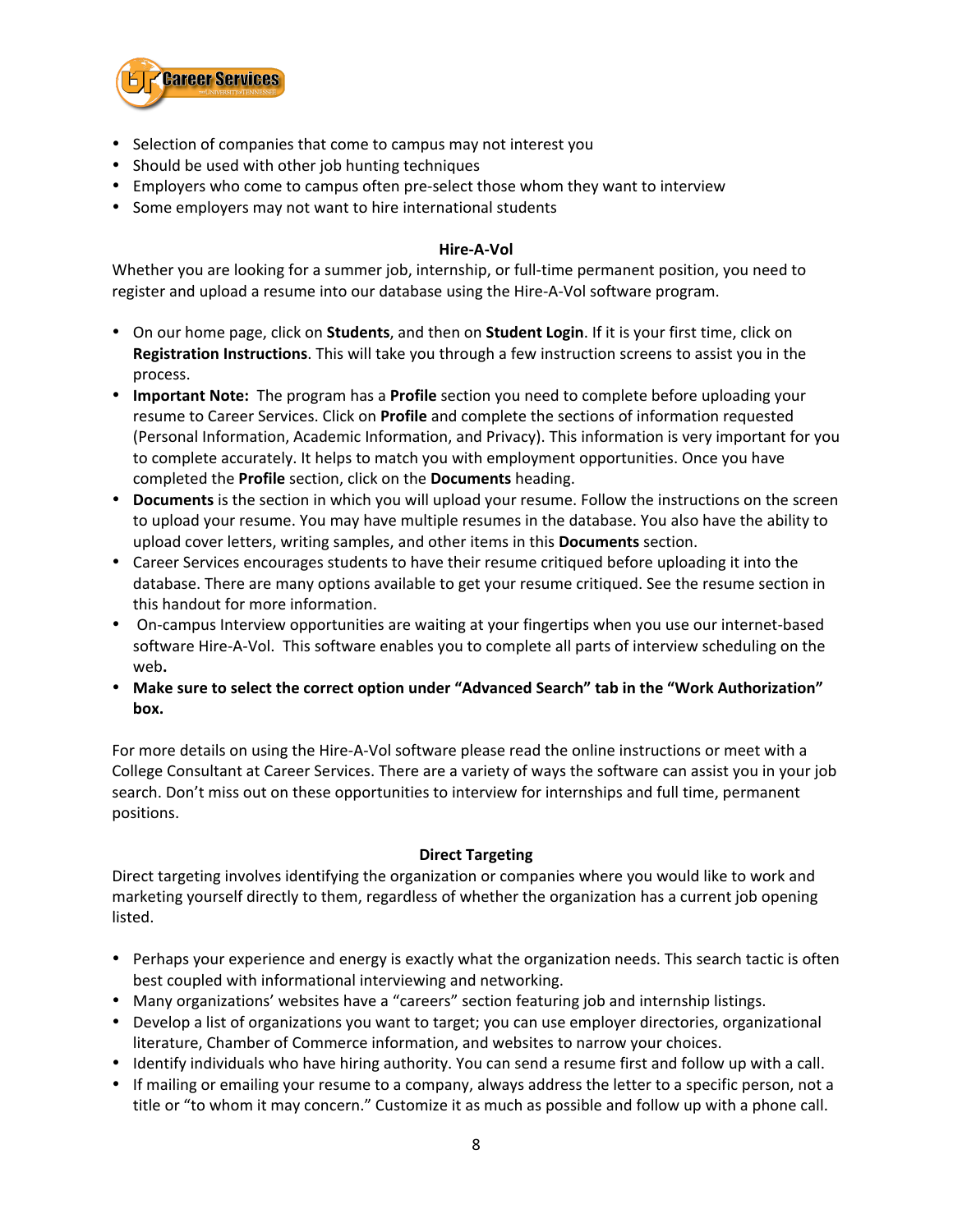

• Indicate your desire to meet with them even if they have no positions currently available. This is a good way to learn about possible future possibilities and the company or organization in general, as well as get your name out to them. Do not expect to be interviewed for a job in this case! Once you have had a personal interaction with an employer, they may or may not think of you the next time they
have
an
appropriate
opening.

#### **Contacting
Employers
in
Person**

#### Pros:

• Surprisingly effective and active strategy that involves taking control of job search Cons:

- Takes
more
energy
- Will
probably
feel
awkward
at
first
- Rejection can be face to face instead of an email or letter

#### **Sending
a
Resume
&
Cover
Letter**

#### Pros:

- Impersonal
approach
- Less anxiety for job hunter
- Familiar
method

#### Cons:

- Many employers do not look at unannounced resumes and cover letters
- Some employers receive so many they are forced to look at how to exclude candidates

#### **Print
and
Online
Ads**

It is true that most jobs do not come from ads. Still, reading them can be helpful in a number of ways. Pros

- Some people do land jobs this way
- Looking in the want ads or a database like Monster.com is a reminder that many jobs exist in the world
- You
can
learn
about
new
industries,
titles
and
job
duties
- Involves little time and effort
- Somewhat
anonymous
- Many jobs to choose from

#### Cons:

- No guarantee employers will actually look at your resume if you post it
- Your information is public
- Many websites do not update their databases frequently; not unusual for jobs listed to be filled
- Some
fields
very
underrepresented

#### **Employer's
Internship
or
Co‐op
Program**

Interns often receive offers for full time employment before graduation, especially when the experience has
been
positive
and
the
employer
has
a
current
open
position.

#### **Career
Fairs**

Career fairs give you a chance to explore potential organizations and career fields. Employers provide information
about
job
and
internship
opportunities
within
their
organizations.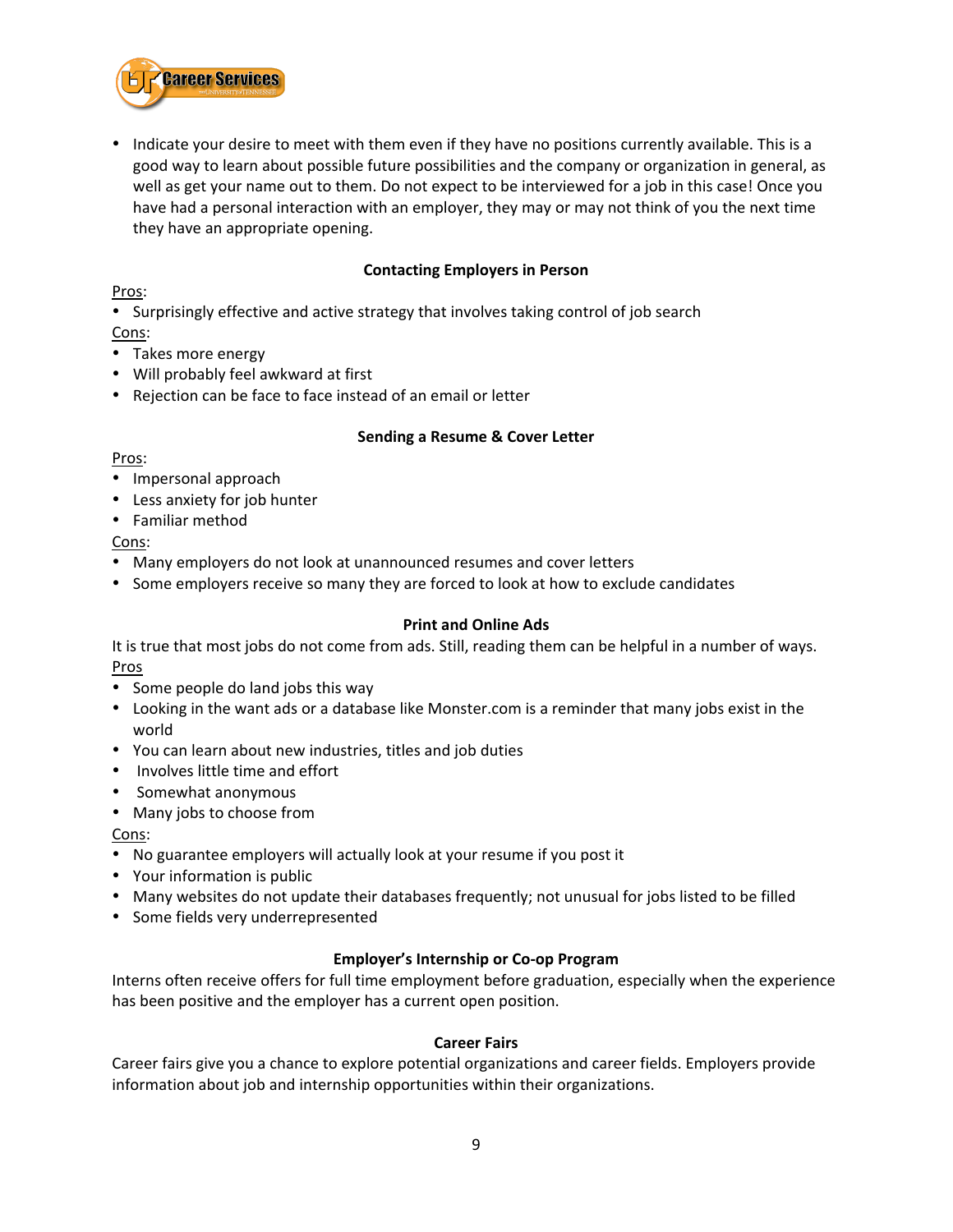

- Research employers using the fair information on our website www.career.utk.edu. Review the list of
attending
companies
and
their
websites.
Conducting
research
before
the
fair
is
very
important.
Be prepared to discuss your relevant skills, interest, background, and career goals at the fair. Think about how to "sell" your qualifications in two to three minutes.
- Bring copies of your resume for employers. Also be prepared to submit a resume online, as some employers
only
accept
resumes
in
this
format.
- First impressions count. Dress in business professional attire. Information about this can be found from
Career
Services.

#### Pros:

- Great way to get information about organizations you are interested in
- Chance to introduce yourself and get contact information
- Little investment of time

Cons:

- Infrequent
- Attending
employers
may
not
interest
you
- Must be prepared to stand out among other job hunters

#### **Faculty
Contacts**

Some employers go directly to faculty to announce their job and internship opportunities in their academic departments. This is especially common when students with specialized training or knowledge are desired. Faculty can also be a great resource for learning more about organizations related to their field
and
possible
contacts.

#### **Professional
Associations**

Professional associations often provide job listings for their members, and in many instances nonmembers may be able to access job vacancies as well. Student memberships are often offered at a discount.

### **Follow
Up**

#### **Follow up
with
employers
and
contacts.**

Persistent job hunters follow up with a visit or a phone call. The personal touch is still the most effective way
of
marketing
oneself.

#### **Send
thank
you
notes
to
whomever
you
speak
to.**

Sending a personal letter of thanks is a forgotten form of job-hunting etiquette. It can reaffirm your interest in the position and highlight your qualifications one last time. It is also a great way to stand out among other job hunters. In fact, some people who conduct interviews and make hiring decisions have used
this
as
a
deciding
factor
on
whether
to
hire
a
particular
candidate.

#### **Evaluate
offers
as
they
come.**

Remember that when you evaluate job offers, you need to ask yourself if you would truly be happy at this
job.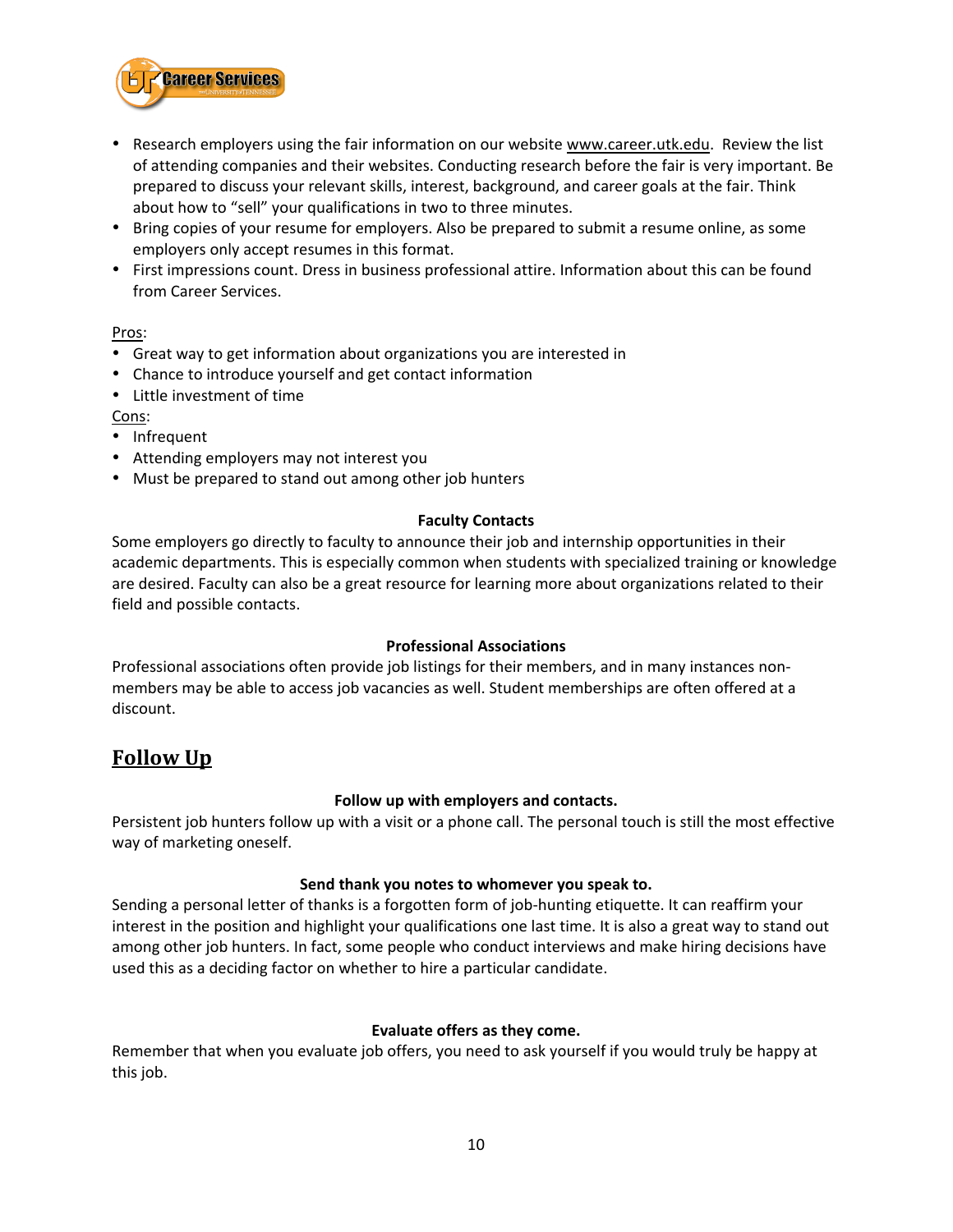

### **Job
Search
Ethics**

#### **Resumes:**

Do not lie. If a potential employer learns you have misrepresented yourself it is perfectly reasonable for them to terminate your candidacy or revoke any job offers made. Don't overstate your GPA or accomplishments. It is likely you will be asked to expand on elements of your resume during your interview, so make sure you can back up everything on your resume.

#### **Applying
for
a
Job:**

Only apply for jobs you are truly interested in. Do not accept an interview just to get practice. Chances are good that the employer only has a limited number of interview timeslots. If you accept an interview for a position you have no intentions of accepting, you are taking up another job seeker's possible interview. Electronic job postings have added to this problem. Applying to many jobs just because it is easy can clog a company's candidate search system and result in a significant loss of time.

#### **Initial
Interview:**

Show up for all interviews you accept. An unused interview time costs someone else a chance at that job. Also, if the interview was on campus, UT's reputation will suffer as a result of no-shows. Cancelling at the last minute is considered the same as not showing up at all. If you need to cancel an interview due to an unexpected illness or emergency contact Career Services or the employer as soon as possible, this is not unethical. However, deciding to cancel an interview because you feel unprepared or a better opportunity
came
up
is
considered
unethical.

In the interview, everything you say needs to be true. It is likely that anything you state about your past experiences
will
be
followed
by
more
questions.
Every
answer
you
give
should
be
straightforward
and thoroughly
honest.

#### **Follow‐Up
Interviews:**

Once again, if you know you are not intending to accept the position, do not accept a follow up on-site interview. These interviews are usually very costly for employers in terms of staff time and travel costs. Accepting the interview for practice, the trip, or a nice hotel stay is not acceptable and likely costs another candidate the chance to interview for the position. On the other hand, if there is even some possibility that you might want the job, then attend the on-site interview. You can learn a lot from seeing the company or organization in person. If you do accept an on-site interview, be sure to claim fair reimbursement for your expenses. You should only claim reasonable and legitimate expenses.

#### **Accepting
or
Rejecting
a
Job
Offer:**

You should accept a job offer in good faith. This means that when you accept an offer you have full intention
to
carry
it
out.
Once
you
have
accepted
a
position,
you
are
expected
to
contact
all
other organizations
you
have
applied
to
and
are
interviewing
with
to
withdraw
your
candidacy.
You
should also
withdraw
from
any
future
interviews.
Whatever
your
decision,
try
to
contact
employers
as
promptly as possible so they can notify other candidates that the position has been filled or that they are still being
considered.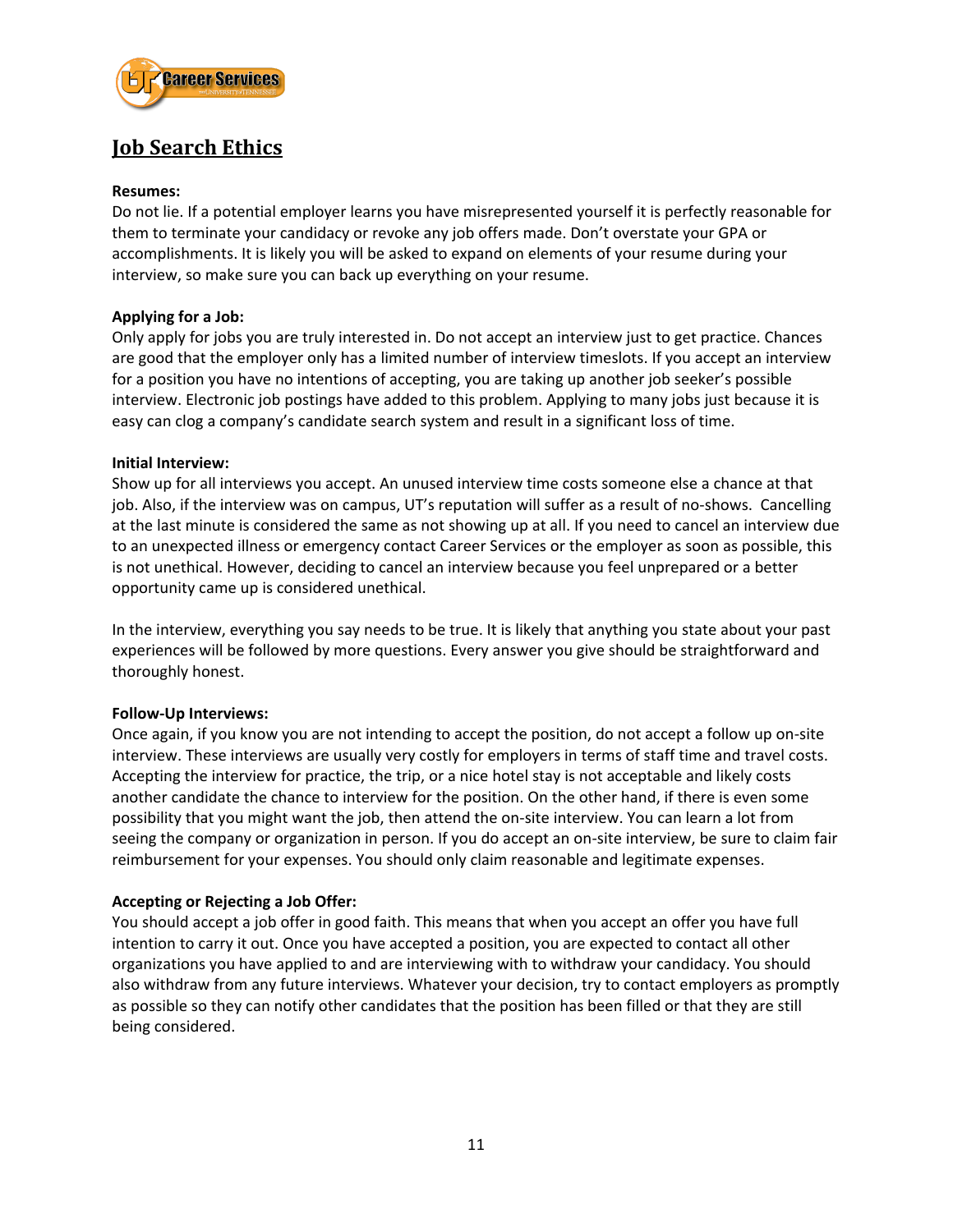

It is unethical to accept a job offer while continuing your search or waiting for a better offer. If you receive a better offer from what is not your first-choice employer, use the offer as an opportunity to contact your first-choice and see if and when they can make an offer.

Reneging
on
an
offer
does
not
just
affect
you.
The
employer
faces
hardships
such
as
being
understaffed, losing second-choice candidates to other organizations, and costs involved with conducting another search. The only ethical way of backing out of an accepted position is due to unforeseen events causing a dramatic change in what you know about the company or your personal status. Your Career Consultant
can
offer
information
and
guidance
through
this
process
if
needed.

If you decide to reject an offer, you are ethically bound to notify that organization. They need to continue on with their hiring process and notify other candidates. Remember, these decisions do not just
affect
you.

## **Common
Questions
of
the
International
Student**

**What
are
some
employers
that
hire
international
students?**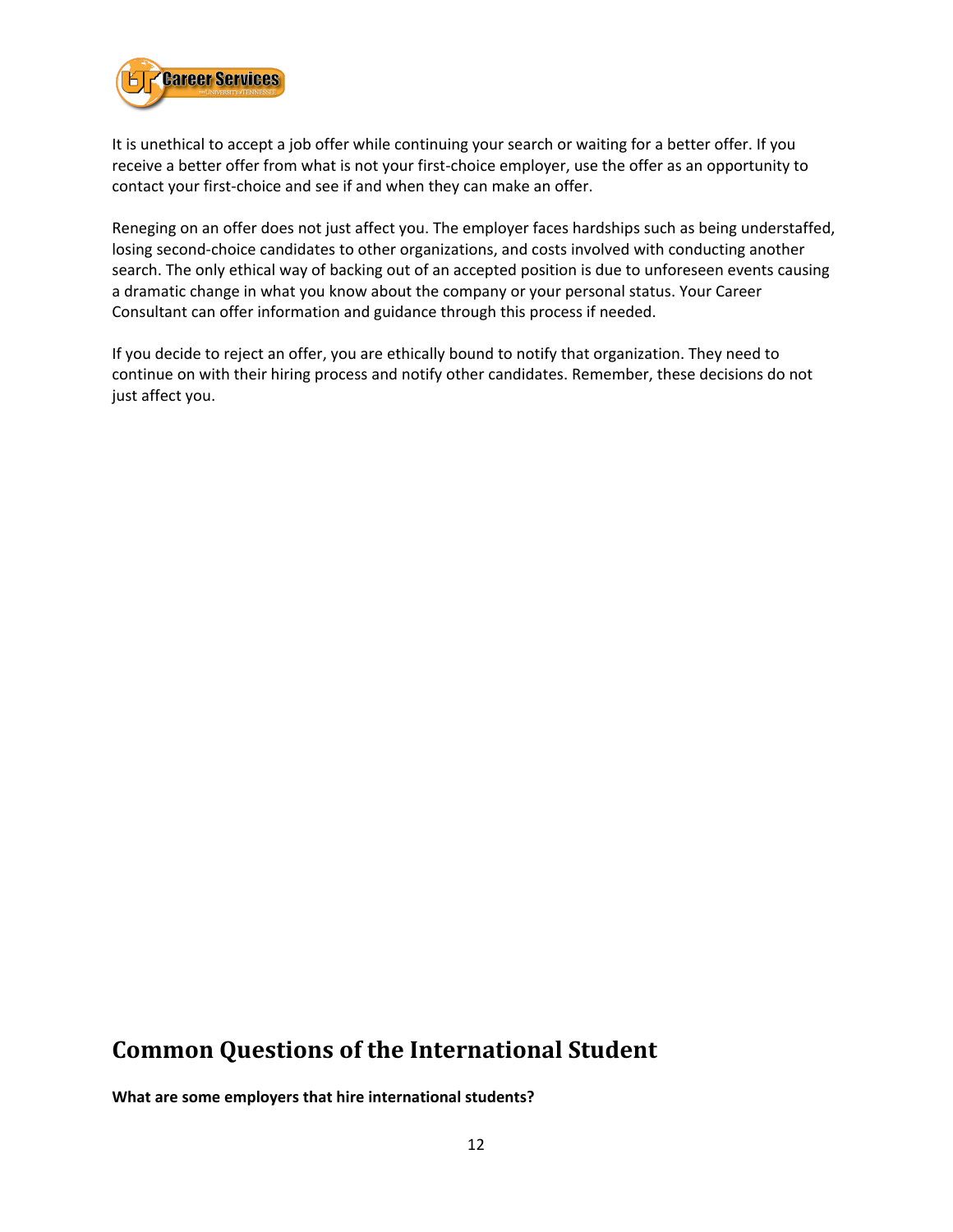

- International
Corporations
- Corporations involved in NAFTA (North American Free Trade Agreement)
- Employers from the Global MBA/Master's Employment Conference list
- Organizations
with
international
focus:
	- o World
	Trade
	Organization
	- o World
	Health
	Organization
	- o World
	Bank
- Try contacting your home country's embassy or consulate to ask which of your home country's firms do business in the United States, and which U.S. firms do business with your home country.

#### **Is
it
a
good
idea
to
list
my
visa
status
on
my
resume?**

No, your permanent address and educational and work background will show that you are an international citizen. In addition, you should never lie about your visa status or background.

#### What are some questions that are illegal for an employer to ask?

Under U.S. law, an employer may not ask:

- What is your nationality?
- What is your place of birth?
- Of which country are you a citizen?
- When did you become a citizen?
- What is your visa type?
- What is your native language?
- What language do you most often speak?
- Questions
about
race
or
ethnicity
- About age, birth date, or age of your children.
- Questions about marital status, or number of children/dependants.
- Any questions about religion are not allowed.
- About service in foreign military.
- About financial credit or financial status.

An
employer **may**ask:

- Are you legally authorized to work in the United States?
- Will you require sponsorship for an employment visa?
- Which
language
skills
do
you
possess?
- If you have been known by other names, and what those names are.
- About
service
in
United
States
military.

#### **What
should
I
say
when
an
employer
asks
about
my
work
authorization?**

If you are an F-1 student, explain that you have the legal right to work in the United States for twelve months while remaining under student status (this is the Optional Practical Training). Then tell them that you can renew your authorization to work for a further three to six years with an H-1B work visa. You should avoid the word "sponsor" in this conversation and use the term "petition." You may explain that they do not have to show that there are no U.S. citizens qualified for the job, only that you meet the
requirements.

Remember
that
you
probably
know
more
about
the
Immigration
Laws
than
your
potential
employer.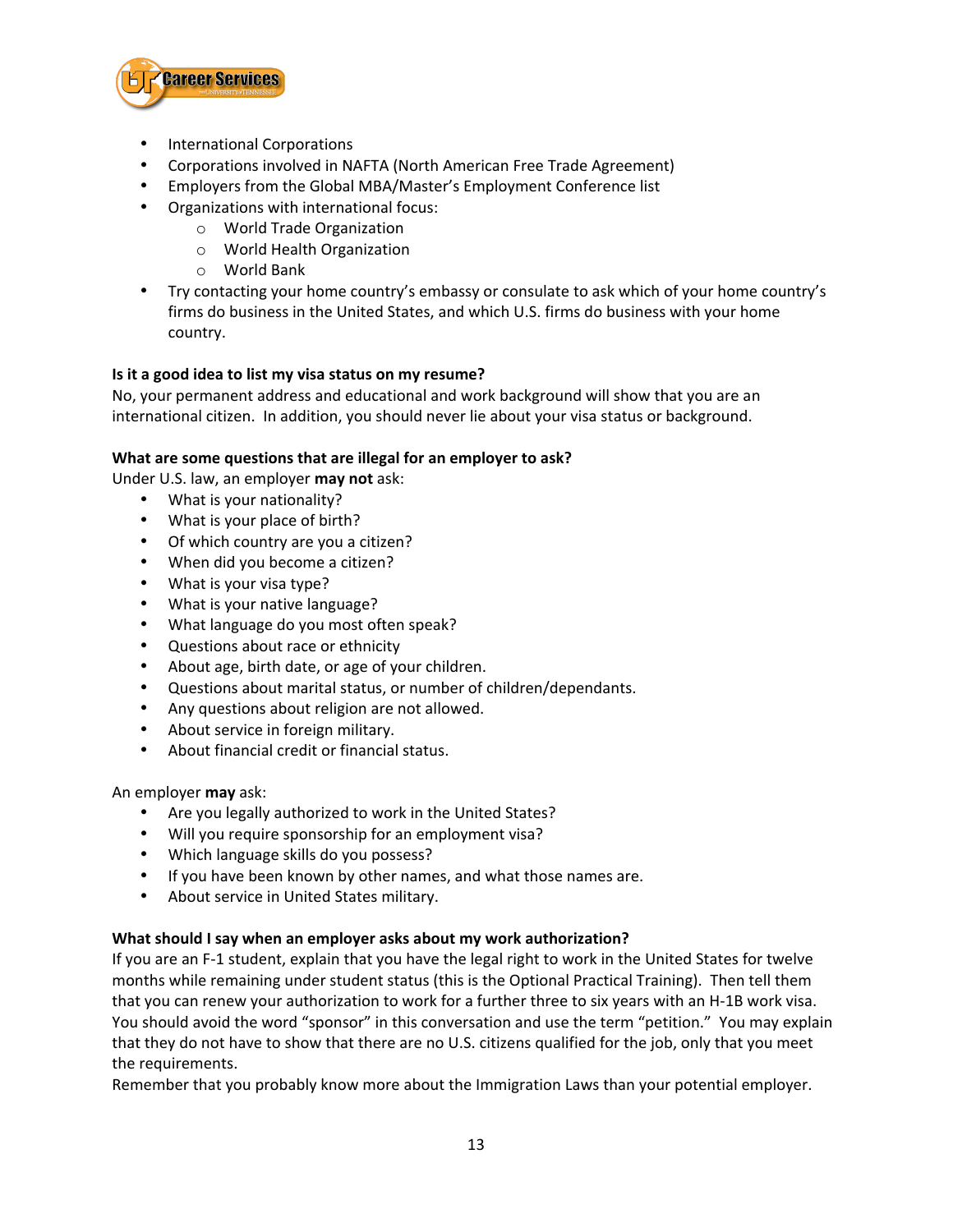

#### When should I disclose that I am an international student?

While this is best answered on a case-by-case basis, usually it is advised to wait until after the first screening measures to the interview. Employers might appreciate it, however, if you discuss the subject before they spend a large amount of effort and time to recruit you. Usually the best time is during the first or second interview and not after the job offer.

#### What do I wear to an interview?

Business professional attire is most appropriate. Also, see Career Services' Dress for Success handout.

For
men:

- Dark suit (dark gray or navy is best)
- Dress
shirt
(long
sleeves,
button
up,
collar)
- Tie
- Dark
socks
- Polished
dark
shoes

#### For
women:

- Dark suit (jacket and skirt or dress slacks)
- Dress
shirt
- Pantyhose
- Closed‐toed
shoes

#### **How
can
I
make
myself
more
appealing
to
employers?**

- Use the resources of Career Services; especially resume critique and mock interview practice.
- Become knowledgeable in the immigration process and visa information.
- Research
the
employers
you
are
interested
in.
- Practice English by speaking up in class, talking to faculty, joining clubs and associations, and making
more
friends
who
are
native
English
speaking.
- Practice speaking confidently about your skills, interests, and goals.

## **Suggestions
for
Further
Research**

**On
Campus:**

International
Student
Services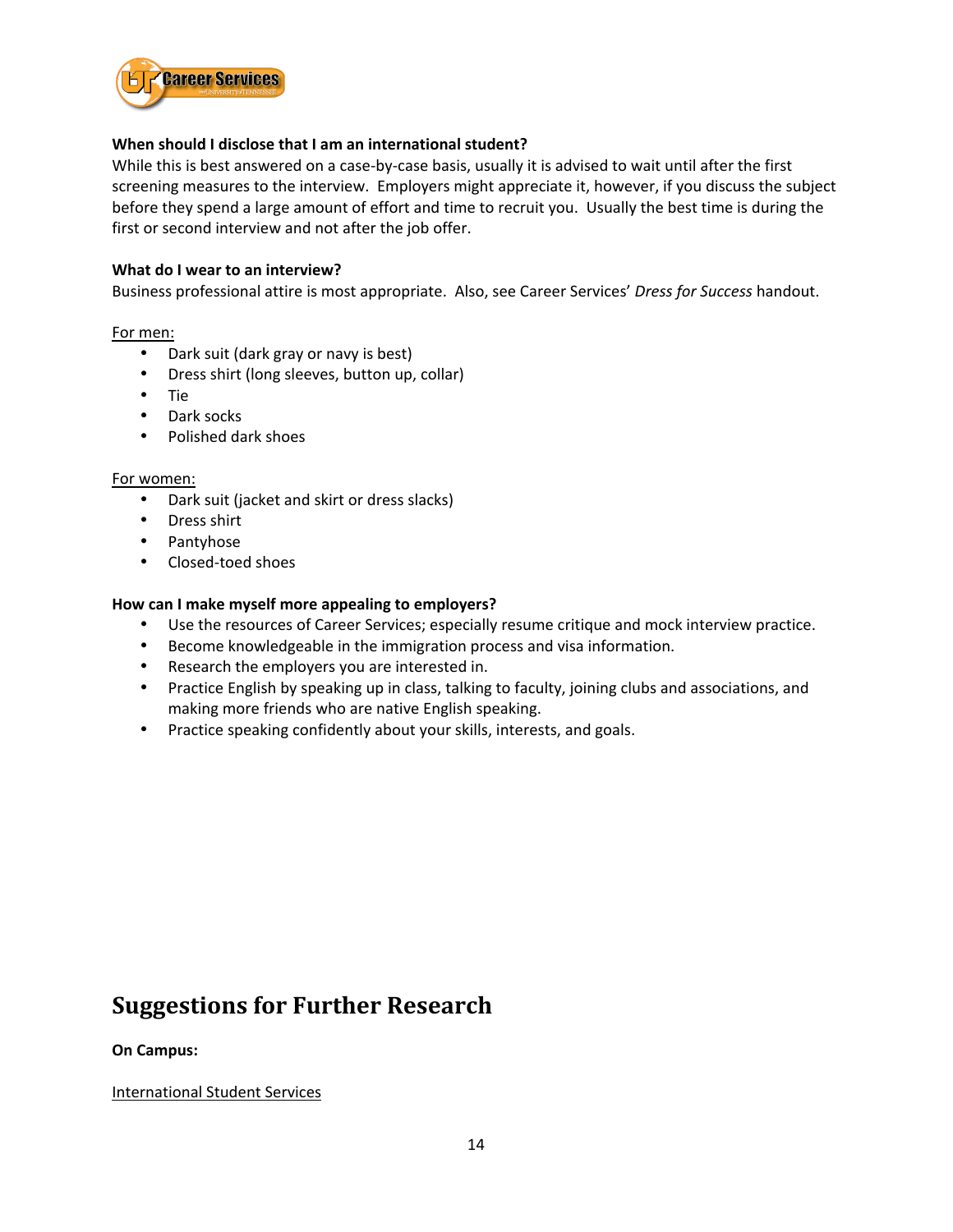

1620
Melrose
Avenue. Website:

http://web.utk.edu/~globe/students/index.php Email:

international@utk.edu Phone:

865‐974‐3177

The
Office
of
Career
Services 100
Dunford
Hall Phone:
865‐974‐5435 Website:

http://career.utk.edu/

#### **In
the
Career
Resource
Center:**

- 10 Things Employers Want You to Learn in College: The Know-How You Need to Succeed William
D.
Coplin
- *A
Foot
in
the
Door:
Networking
Your
Way
to
the
Hidden
Job
Market* Katharine
Hansen
- *Careers
for
Foreign
Language
Aficionados
&
Other
Multilingual
Types,
Second
Edition* H.
Ned
Seelye
- *Careers
in
Foreign
Languages
(Professional
Career
Series)* Blythe
Camenson
- *The
Etiquette
Edge:
The
Unspoken
Rules
for
Business
Success* Beverly
Langford
- *Start
Now
Succeed
Later:
Making
College
Count
for
Career
Search
Success* Patrick
S.
O'Brien
- *The
Vault
College
Career
Bible* Vault
Career
Library

*Work
It!
How
to
Get
Ahead,
Save
Your
Ass,
and
Land
a
Job
in
Any
Economy* Allison
Hemming

#### **On
the
Internet:**

- http://h1visajobs.com/
- http://istudentcity.com/
- http://iie.org/